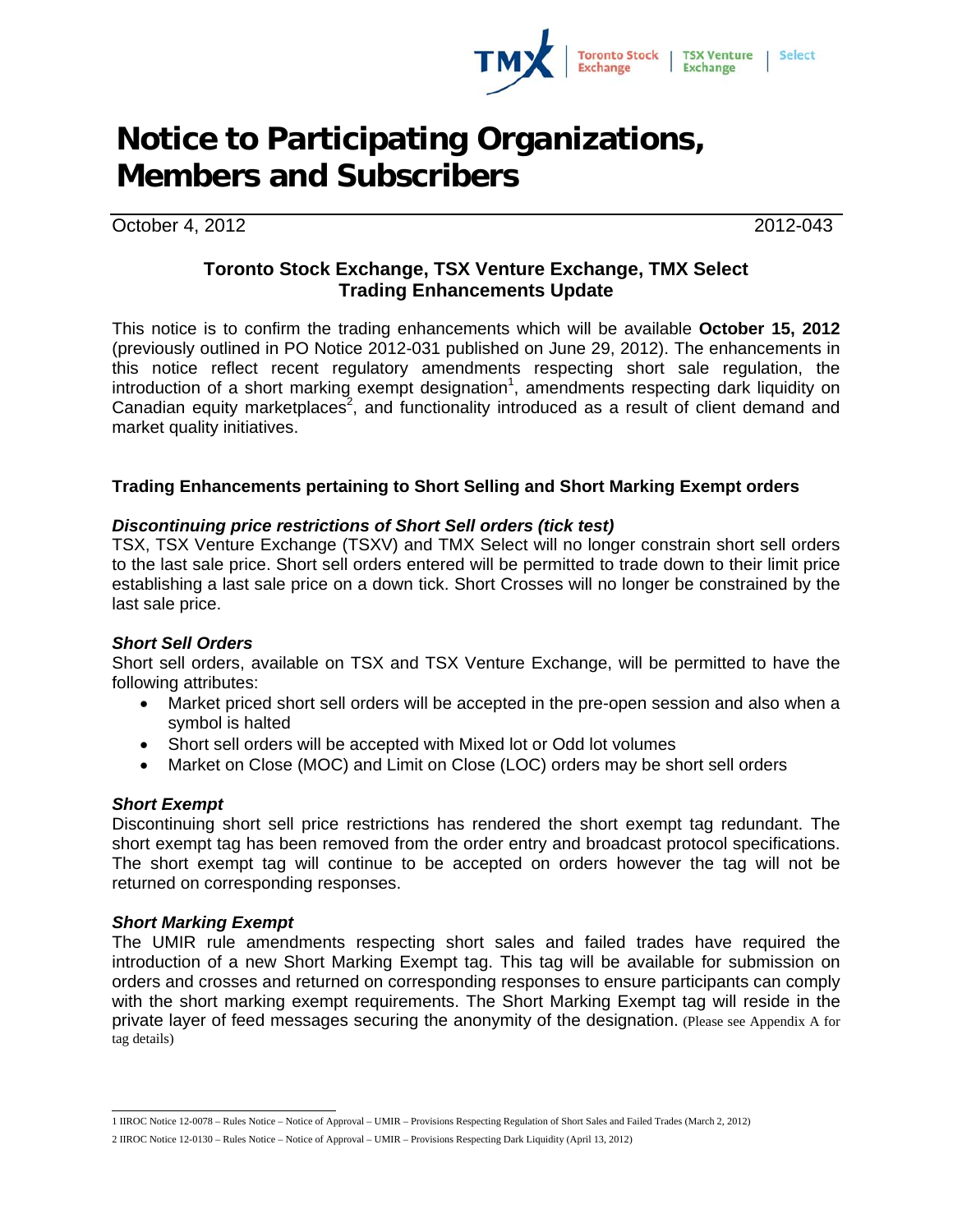

The Short Marking Exempt designation will automatically be added to unsolicited messages resulting from market making/odd lot responsibilities. Impacted unsolicited messages include trades due to odd lot responsibilities, minimum guarantee fills and RT participation.

### **Trading Enhancements pertaining to TSX/TSXV Dark Order Types**

The UMIR rule amendments respecting dark liquidity on Canadian marketplaces require, subject to certain exceptions, an order entered on a marketplace that trades with an order that is not displayed to receive minimum price improvement on the execution or be a large order. Minimum price improvement is defined as a half-trading increment on a single tick NBBO spread, or one trading increment on a greater than one tick NBBO spread.

#### *Dark Limit Orders*

To ensure compliance with UMIR amendments, a resting dark limit order will only execute with a small order ( $\leq$  50 board lots and  $\leq$  \$100,000 in value) if it can offer price improvement. Dark limit orders will continue to execute with large orders at the NBBO, after all visible liquidity at that price on the execution marketplace has been exhausted.

Dark limit orders offering price improvement of at least one trading increment will be eligible to trade with all incoming order flow irrespective of volume and value. If the TSX or TSX Venture quote is alone at the NBB or NBO a Dark Limit order resting at this price will be eligible to execute with all incoming order flow irrespective of the contra order's volume once all displayed liquidity on the resting marketplace is exhausted.

#### *Dark Midpoint Orders*

Dark Midpoint orders will be eligible to trade with all incoming order flow as they will always execute at a better price by executing at the mid point of the NBBO.

#### *Executing Against Dark Liquidity*

All orders executing with passive dark liquidity receive a 70% reduction in their active trading fee. To aid clients with calculating their execution costs any order executing with a passive dark order will have this identified privately in the exchange admin tag, which is returned in fill and trade reports. (Please see Appendix A for tag details)

#### *Better Priced Intentional Crosses at Invalid Trading Increments*

Intentional crosses on TSX and TSX Venture will be accepted at a fraction of a trading increment if the execution price is a better price for both the order to purchase and the order to sell. On a one tick NBBO spread an intentional cross may be submitted in the current manner, on the bid or offer, however, may also be submitted at the NBBO midpoint price. On a three tick NBBO spread intentional crosses will continue to be accepted on the bid or offer, a valid trading increment in-between the quote and also at a fraction of a trading increment if the price is at least one tick inside the NBB and one tick inside the NBO.

#### *Last Sale Price*

Dark midpoint executions and better priced intentional crosses at invalid trading increments will set the last sale price for the symbol. The last sale price will not be rounded when published on the broadcast feed but display the true execution price

(Please note: to comply with UMIR rule 6.1 Entry of Orders to a Marketplace, orders and intentional crosses entered during the Special Trading session must continue to be submitted at a price which is a valid trading increment)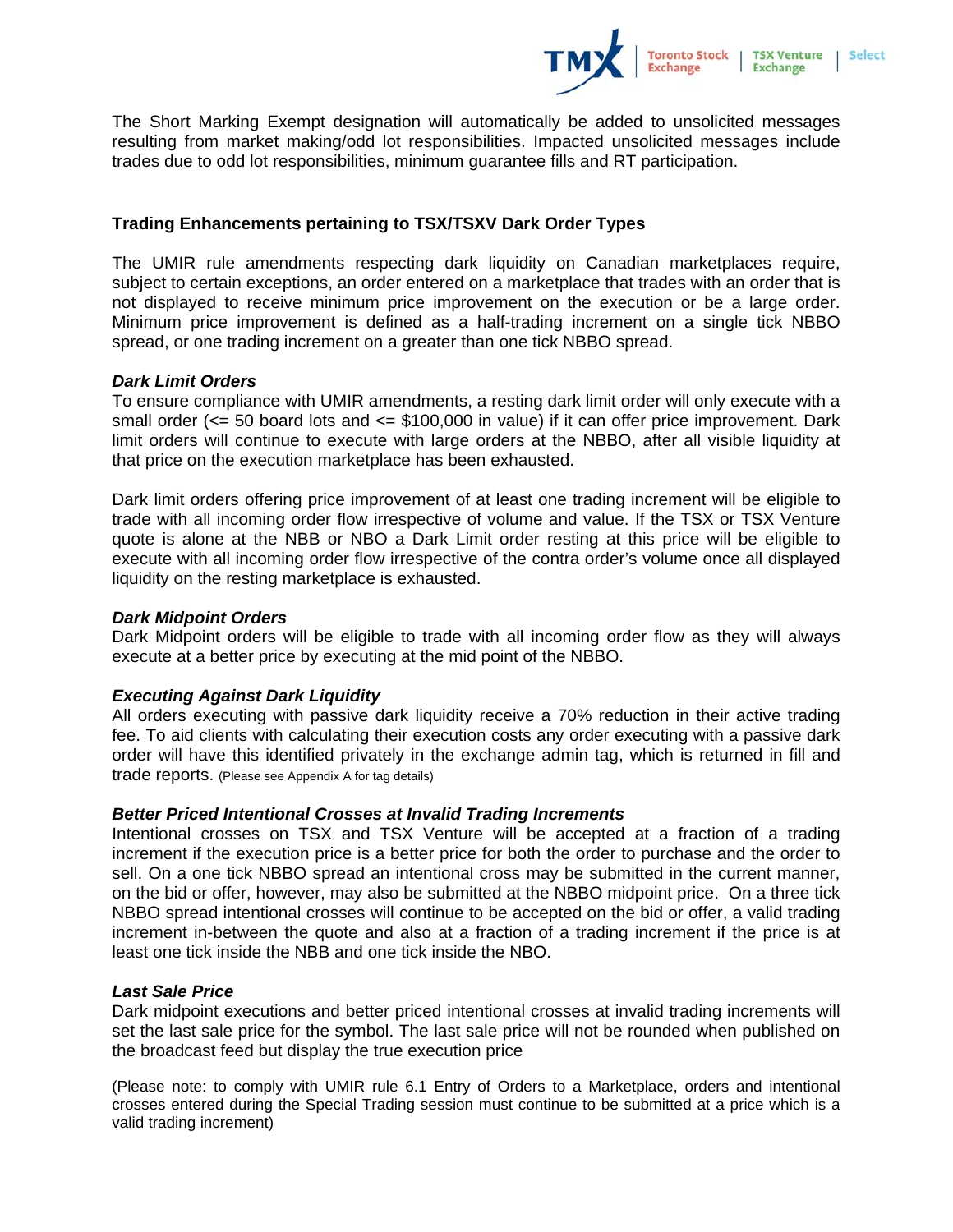

For further information on the TSX/TSX Venture Dark order types you may access TSX/TSX Venture Dark Liquidity guide through the following link: http://www.tmx.com/en/trading/products\_services/dark\_orders.html

#### **Trading Enhancements pertaining to Market Quality Initiatives**

The following enhancements are the technical implementation of the rule amendments previously outlined in *PO Notice 2012-010 TSX Trading Rule Amendments Related to Market Making and to Permit Trading of Securities Listed on other Canadian Exchanges*.

#### *Discontinuing the Anti-Scooping Rule*

With the changes to Canadian market structure in recent years and greater access to trading technology and real-time market data, the justification for the anti-scooping rule is no longer relevant. As a result, enforcement of the anti-scooping rule will be discontinued on TSX and TSX Venture.

#### *Booked Odd Lot orders*

During the continuous trading session market makers/odd lot dealers will fill booked odd lots which become tradable due to a board lot quote change at the odd lot's original limit price.

#### **Minimizing Regulatory Messages**

To ensure that trading on the TMX marketplaces minimizes regulatory messages the following enhancements will be introduced:

- 1) Order modification requests will result in one regulatory message being submitted to the regulatory monitoring system
- 2) Post only orders that are killed as a result of being immediately executable when first accepted by the trading engine will not result in a message being submitted to the regulatory monitoring system

#### **Trading Features under Regulatory Review**

The Dark Post Only feature continues to be under regulatory review and is not anticipated to be available October 15, 2012.

For additional information or questions related to the features and functionality to be available, please contact your TMX Account Manager or by email at trading\_sales@tsx.com.

| Jeff Foster             | (416) 947-4229 |
|-------------------------|----------------|
| Monika Marcziova        | (416) 947-4534 |
| Olga Trofimova          | (416) 947-4355 |
| <b>Stephanie Orloff</b> | (416) 814-8848 |

# **About TMX Group (TSX-X)**

TMX Group's key subsidiaries operate cash and derivative markets for multiple asset classes including equities, fixed income and energy. Toronto Stock Exchange, TSX Venture Exchange, TMX Select, Alpha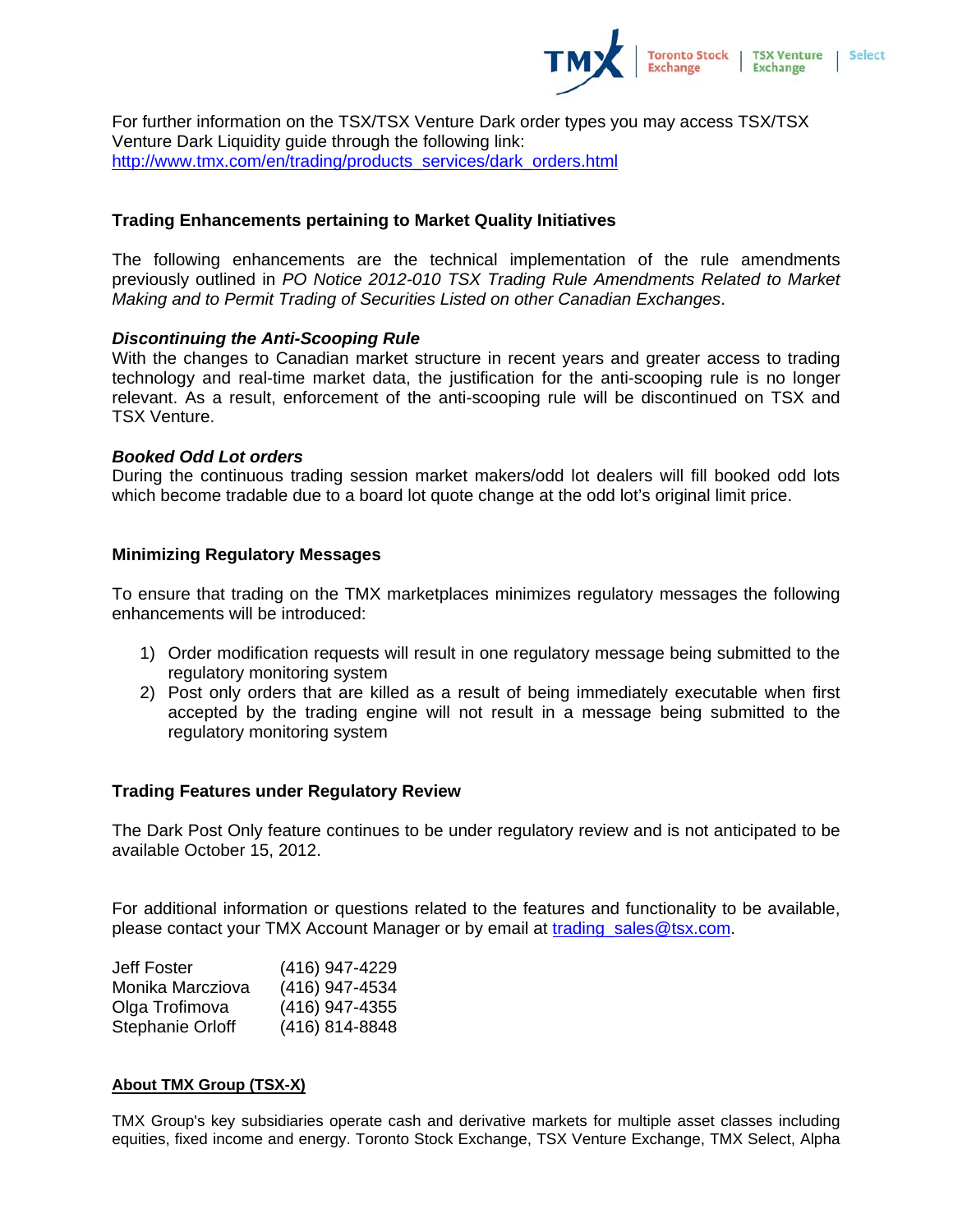

Group, The Canadian Depository for Securities, Montreal Exchange, Canadian Derivatives Clearing Corporation, Natural Gas Exchange, Boston Options Exchange, Shorcan, Shorcan Energy Brokers, Equicom and other TMX Group companies provide listing markets, trading markets, clearing facilities, data products and other services to the global financial community. TMX Group is headquartered in Toronto and operates offices across Canada (Montreal, Calgary and Vancouver), in key U.S. markets (New York, Houston, Boston and Chicago) as well as in London, Beijing and Sydney. For more information about TMX Group, visit our website at www.tmx.com. Follow TMX Group on Twitter at http://twitter.com/tmxgroup.

A French version of this notice is available on our web site at www.tmx.com. Une version française de cet avis est disponible sur notre site Web à l'adresse www.tmx.com.